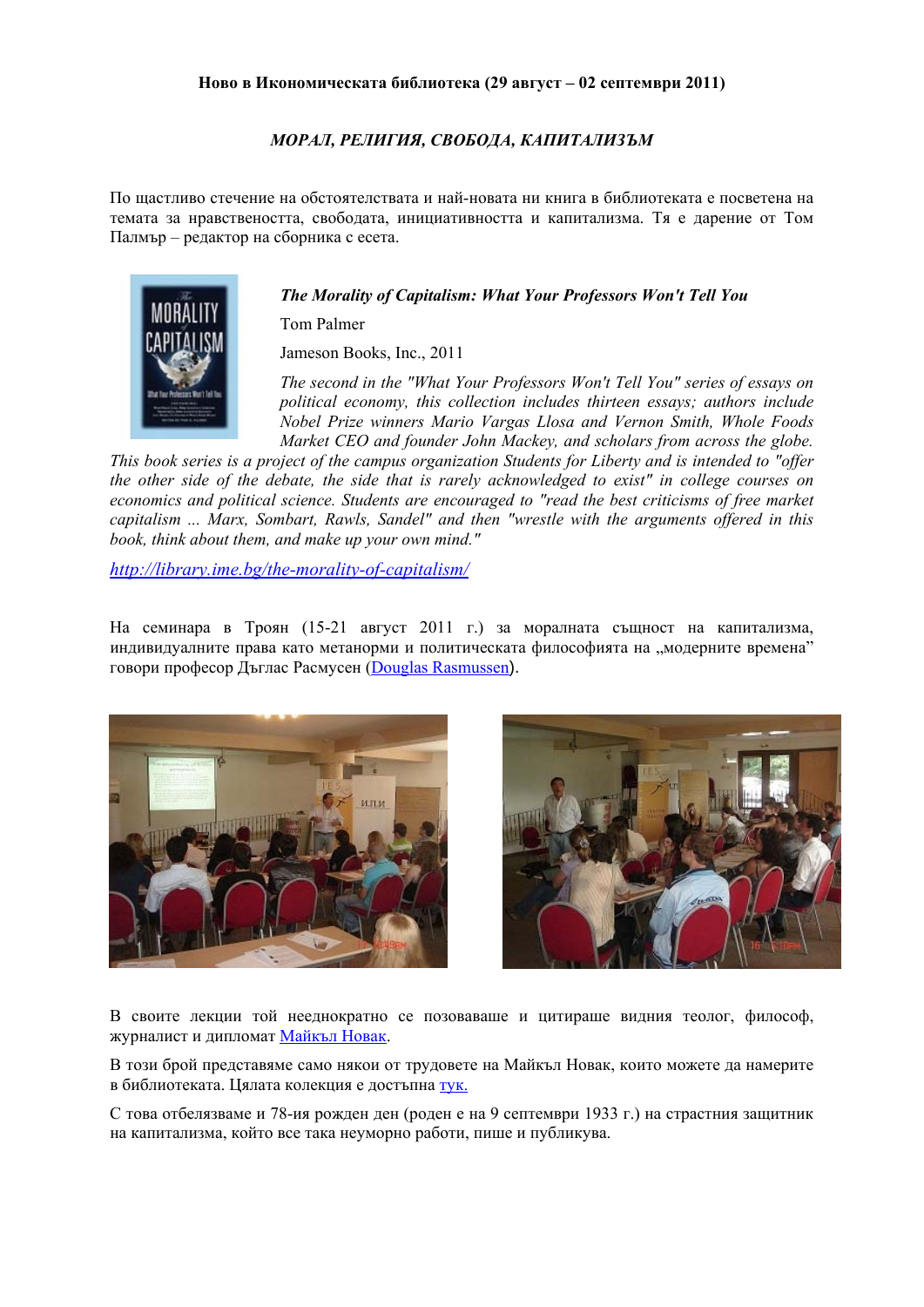# *The Spirit of Democratic Capitalism*



Madison Books, 1991

*Michael Novak is probably the foremost Christian thinker on the economy. Any of his books reward study, but "The Spirit of Democratic Capitalism" is undoubtedly his magnum opus. In this classic text, which has now been updated and revised, Novak joins issue with theologians like Paul Tillich who contend that "any serious Christian must be a socialist." It appeared in a samizdat (underground) edition in Poland during* 

*the 1980s and had an obvious impact on the Solidarity movement. Its reasoned defense of democratic capitalism as being grounded in the humane values of the Judeo-Christian tradition also helped give a moral center to the neo-conservative movement.* 

*<http://library.ime.bg/the-spirit-of-democratic-capitalism/>*



## *The Catholic Ethic And The Spirit Of Capitalism*

## The Free Press, 1993

*Novak's title is an intentional play on the title of Max Weber's 1904 book, The [Protestant Ethic and the Spirit of Capitalism](http://library.ime.bg/the-protestant-ethic-and-the-spirit-of-capitalism/). According to Weber, capitalism has important religious foundations, derived in large part from what Weber believed to be essential characteristics of Calvinism or Protestantism. Novak's version of capitalism*  is different from Weber's. Where Weber saw primarily individualism and calculation,

*Novak offers a vision marked by opportunity, cooperative effort, social initiative, creativity, and invention. Novak insists he is using the word "catholic" in two senses: (1) with a capital "C," where the word refers to Roman Catholic in opposition to Weber's "Protestant"; and (2) with a small "c," where the word refers to a broader definition of Christianity than Weber's.* 

*Will it Liberate? Questions about Liberation Theology* 

*<http://library.ime.bg/the-catholic-ethic-and-the-spirit-of-capitalism/>*



#### Madison Books, 1991

*Michael Novak's Will It Liberate? is a volume all men and women committed to liberty should purchase and read. The work's subtitle—Liberation Theology and The Liberal Society—might deter potential readers for whom theology holds little appeal, but such a reaction would be sadly shortsighted, it would deprive them of an invaluable resource in the ongoing struggle for a free market economy in a free* 

*society. Novak in this work addresses what, in both secular and religious circles, is perhaps the most strident contemporary criticism of economic and individual liberty.* 

*The phrase "trickle-down economics" refers to a caricature of free market economics. The phrase "trickle-down mythology," however, accurately describes a familiar and important phenomenon. Ideas conceived in academic heights "trickle-down" to more earthy levels, taking simplified form in slogans scrawled upon walls and in allegedly self-evident troths assumed by journalists, television and radio commentators, and indeed by "ordinary" people.* 

*<http://library.ime.bg/will-it-liberate/>*



#### *This Hemisphere of Liberty: A Philosophy of the Americas*

Тhe AEI Press, 1990

*The subject of this book, the author writes, "is how to build institutions of liberty in this hemisphere of the Americas." Its thrust is twofold. First, Novak argues that North Americans and Latin Americans often speak past each other conceptually. Without an understanding of the Catholic intellectual traditions of southern Europe and Latin America, he contends, "one cannot really enter the horizon of Latin American* 

*intellectual discourse." Second, he asserts that the basic reason Latin America has not reached full*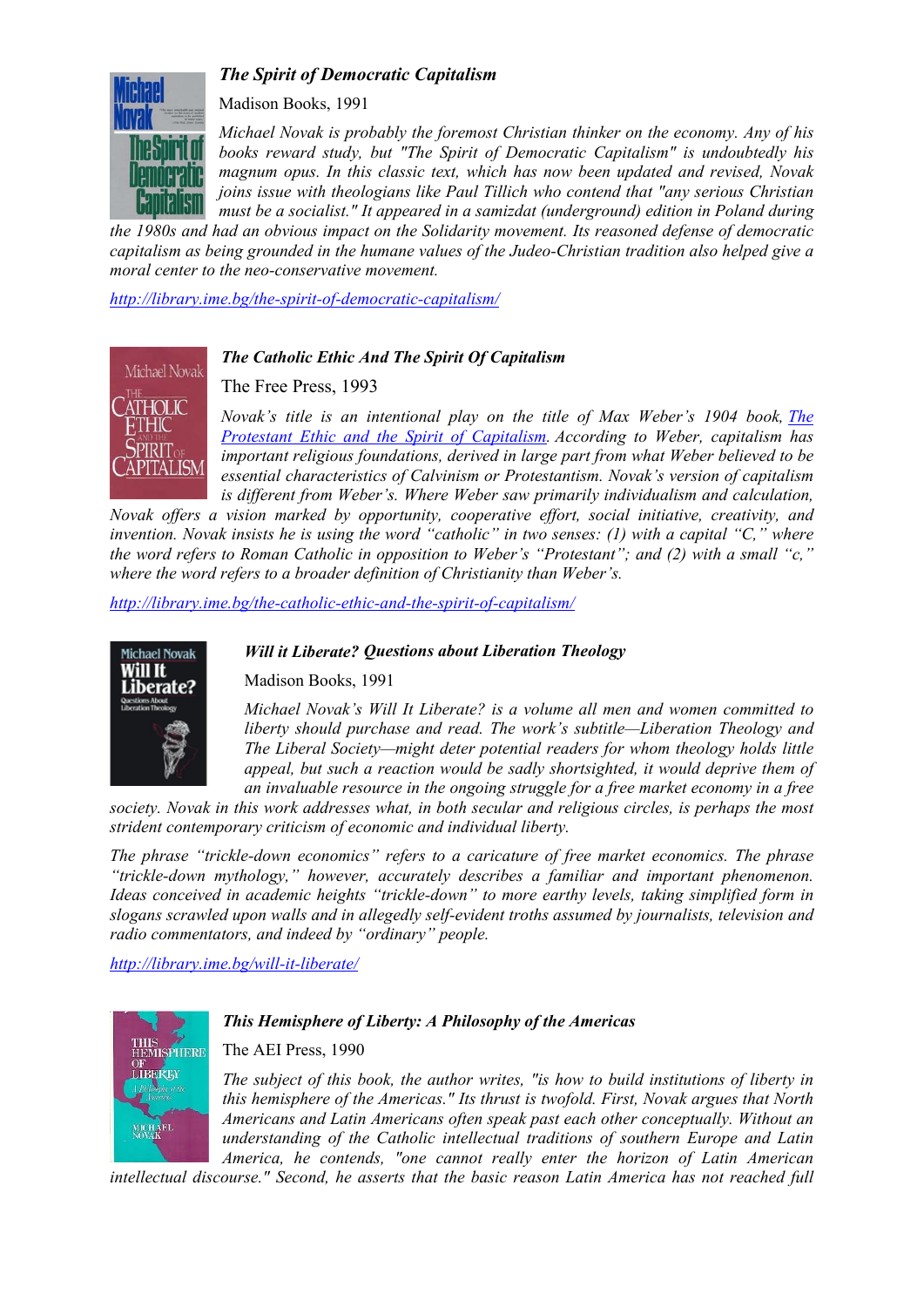*liberation is that it offers insufficient economic opportunity for the masses of its people. For this he offers a prescription: capitalism with minimal state intervention. But Novak has simply put a moral gloss on the standard argument that capitalism will solve the severe problems of backward economies; lacking any new ideas, his book fails to convince.* 

*<http://library.ime.bg/this-hemisphere-of-liberty/>*

## *God`s Country: Taking the Declaration Seriously*

The 1999 Francis Boyer Becture

The AEI Press, 2000

The essay printed here is the lecture delivered by Michael Novak at the annual dinner of the American Enterprise Institute for Public Policy Research in Washington, D.C., on February 25, 1999. At that dinner, Mr. Novak received AEI's Francis Boyer Award for 1999. The award was established in 1977 by

SmithKline Beecham, in memory of its former chief executive officer, to recognize individuals who have made exceptional practical or scholarly contributions to government policy and social welfare. The complete roster of Boyer Award recipients is included in this volume.

*<http://library.ime.bg/gods-country-taking-the-declaration-seriously/>*

*Още няколко книги за морала, религията, пазара и капитализма.* 

*Започваме, естествено, с Адам Смит.* 



[The Theory of Moral Sentiments](http://library.ime.bg/the-theory-of-moral-sentiments/)



[Essays, Moral, Political, and Literary](http://library.ime.bg/essays-moral-political-and-literary/) 



[Moral Science and Moral Order. The Collected Works of James M.](http://library.ime.bg/moral-science-and-moral-order/)  [Buchanan: Volume XVII](http://library.ime.bg/moral-science-and-moral-order/)